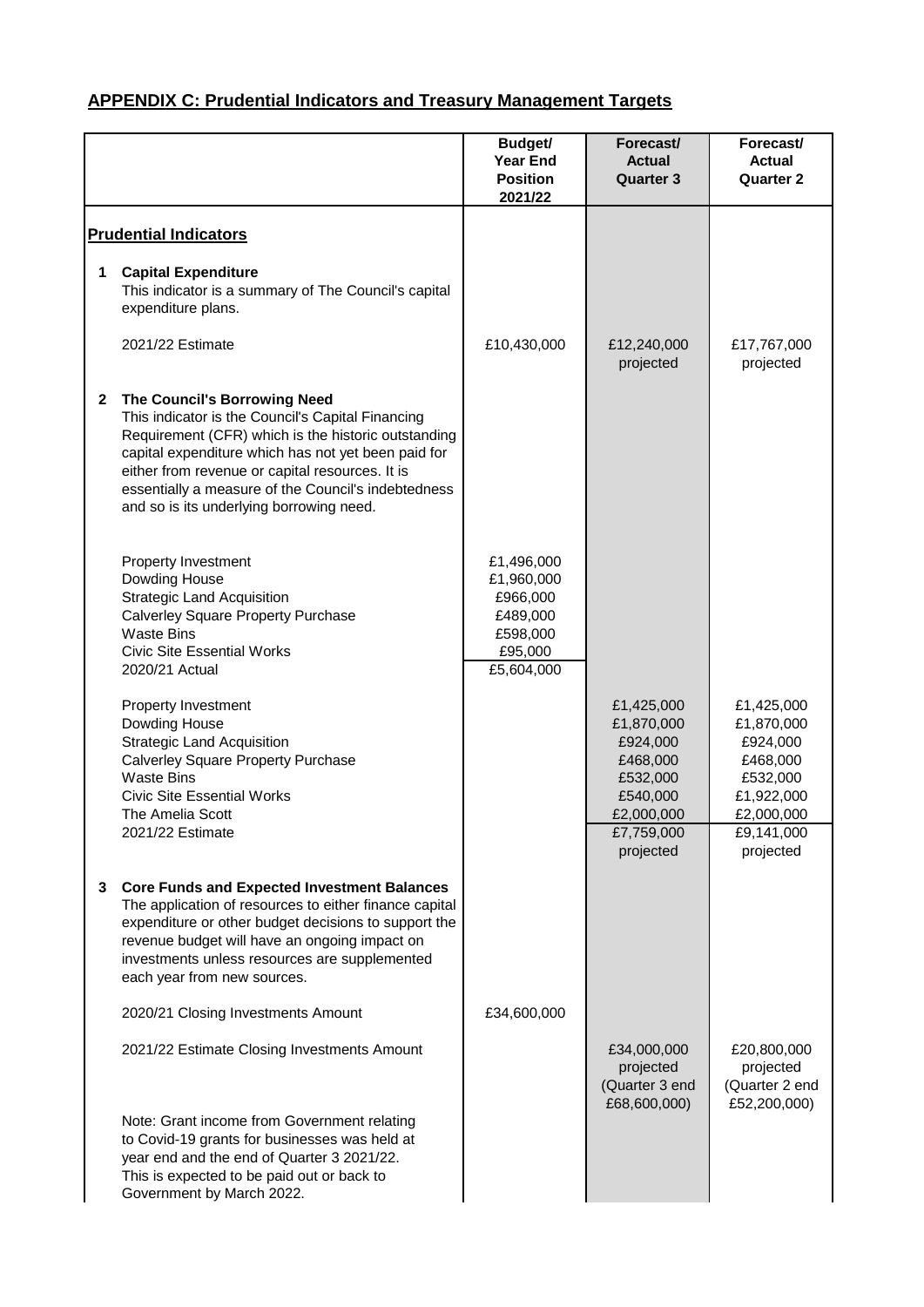| Budget/<br><b>Year End</b><br><b>Position</b><br>2021/22 | Forecast/<br><b>Actual</b><br><b>Quarter 3</b> | Forecast/<br><b>Actual</b><br><b>Quarter 2</b> |
|----------------------------------------------------------|------------------------------------------------|------------------------------------------------|
|                                                          |                                                |                                                |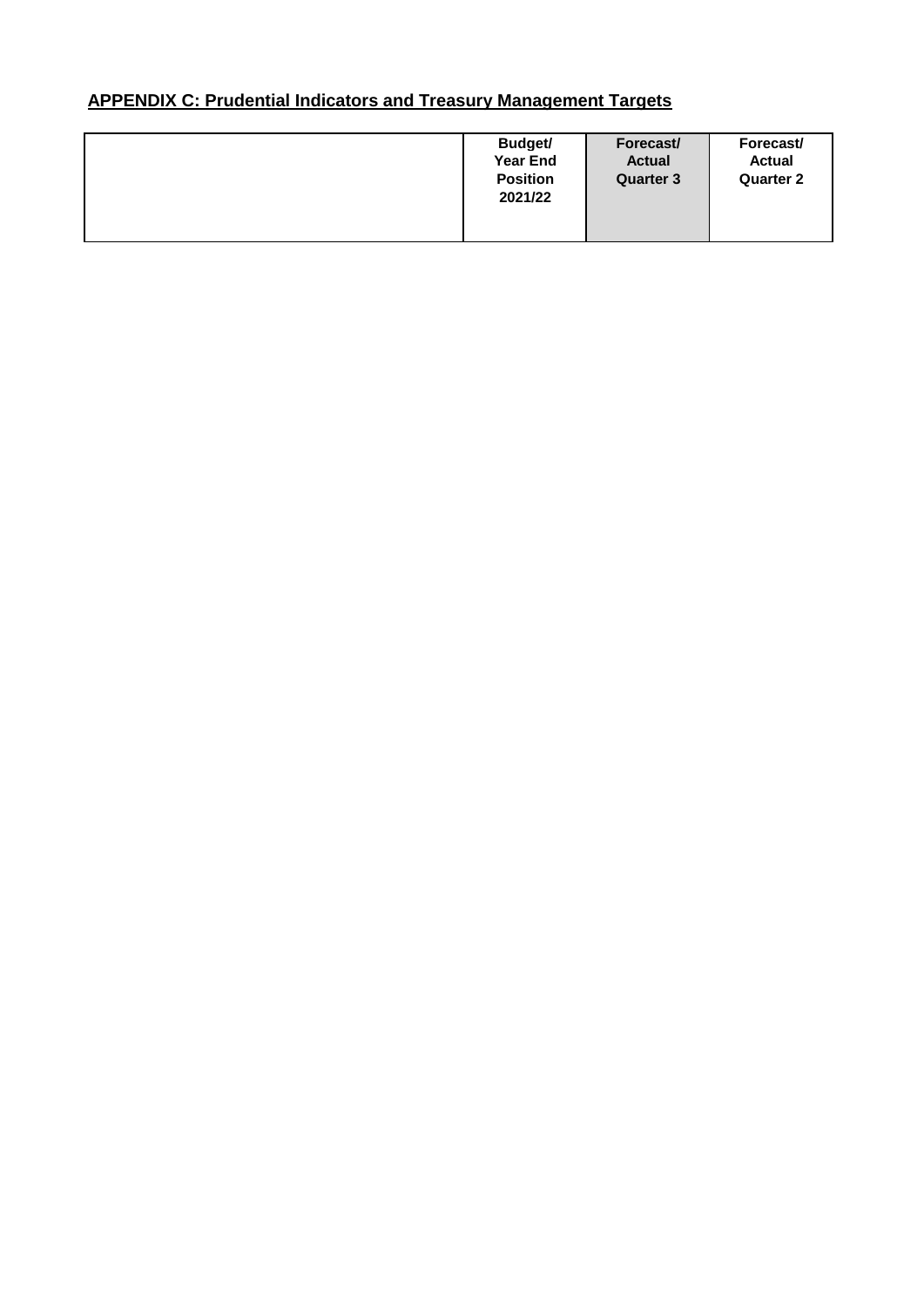|              |                                                                                                                                                                                                                                                                                                                 | Budget/<br><b>Year End</b><br><b>Position</b><br>2021/22 | Forecast/<br><b>Actual</b><br><b>Quarter 3</b> | Forecast/<br><b>Actual</b><br><b>Quarter 2</b> |
|--------------|-----------------------------------------------------------------------------------------------------------------------------------------------------------------------------------------------------------------------------------------------------------------------------------------------------------------|----------------------------------------------------------|------------------------------------------------|------------------------------------------------|
| 4            | Ratio of Financing Costs to Net Revenue Streams<br>This indicator identifies trends in the cost of capital,<br>borrowing and long term obligation costs of net<br>investment income, against net revenue stream.                                                                                                |                                                          |                                                |                                                |
|              | Net Cost of Services Estimate<br><b>Borrowing Costs Estimate</b><br>Percentage                                                                                                                                                                                                                                  | £14,766,000<br>£0<br>0.00%                               | £15,349,000<br>£0<br>0.00%<br>projected        | £15,417,000<br>£0<br>0.00%<br>projected        |
|              | <b>Treasury Indicators</b>                                                                                                                                                                                                                                                                                      |                                                          |                                                |                                                |
| 1            | <b>Authorised Limit for External Debt</b><br>The Council is expected to set a maximum<br>authorised limit for external debt. This limit should<br>not be exceeded and is therefore calculated on the<br>basis of the worst case scenario for cash flow<br>requirements in the short term.                       |                                                          |                                                |                                                |
|              | Authorised limit for external debt<br>Other long term liabilities (S106 with repayment<br>conditions)                                                                                                                                                                                                           |                                                          | £0<br>£5,945,000                               | £0<br>£5,558,000                               |
|              | Total                                                                                                                                                                                                                                                                                                           | £25,000,000                                              | £5,945,000<br>actual                           | £5,558,000<br>actual                           |
| $\mathbf{2}$ | Operational boundary for external debt<br>The Council is required to set an operational<br>boundary for external debt. This indicates the most<br>likely maximum level of external debt for cash flow<br>requirements in the short term. This indicator may be<br>breached temporarily for operational reasons. |                                                          |                                                |                                                |
|              | Operational boundary for external debt<br>Other long term liabilities (S106 with repayment<br>conditions)                                                                                                                                                                                                       |                                                          | £0<br>£5,945,000                               | £0<br>£5,558,000                               |
|              | Total                                                                                                                                                                                                                                                                                                           | £25,000,000                                              | £5,945,000<br>actual                           | £5,558,000<br>actual                           |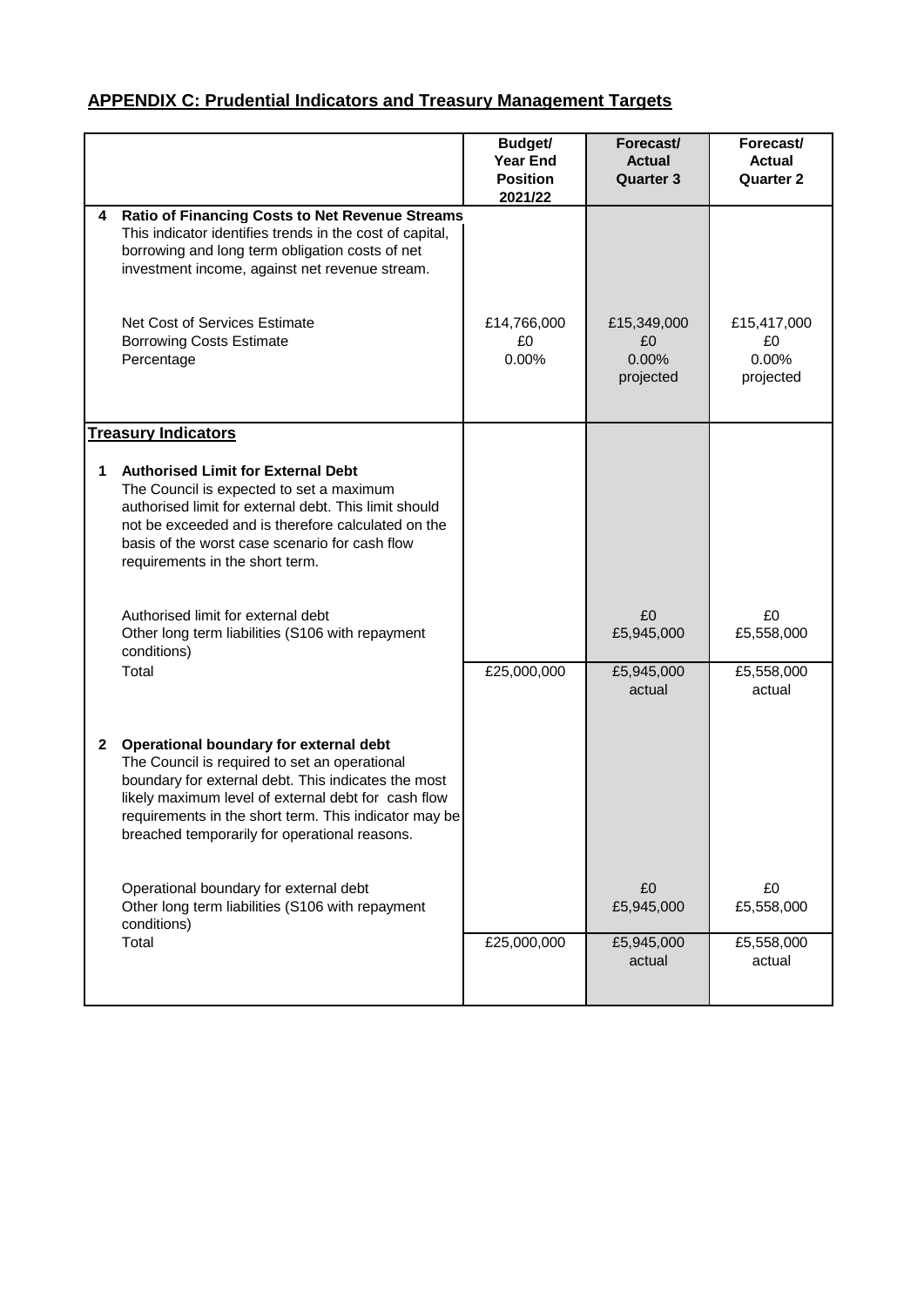|              |                                                                                                                                                                               | <b>Budget/</b><br><b>Year End</b><br><b>Position</b><br>2021/22 | Forecast/<br><b>Actual</b><br>Quarter 3 | Forecast/<br>Actual<br>Quarter 2    |
|--------------|-------------------------------------------------------------------------------------------------------------------------------------------------------------------------------|-----------------------------------------------------------------|-----------------------------------------|-------------------------------------|
|              | <b>Treasury Management Targets</b>                                                                                                                                            |                                                                 |                                         |                                     |
|              | <b>Target Investment Interest Rate</b><br>Base Rate 0.10% from 19 Mar 20 to 16 Dec 22<br>Base Rate 0.25% from 16 Dec 22 to 3 Feb 22<br>Base Rate 0.50% from 3 Feb 22 onwards  | 1.35%                                                           | 0.80%<br>projected                      | 0.89%<br>projected                  |
| $\mathbf{2}$ | Longer term investment decisions<br>Made in the context of a minimum investment rate of                                                                                       | 0.75%                                                           | No long term<br>Investments<br>made     | No long term<br>Investments<br>made |
| 3            | <b>Cash flow</b><br>Overall cash flow to be managed to achieve a nil<br>borrowing requirement although borrowing will be<br>considered an option where it is prudent to do so | Nil                                                             | <b>Nil</b>                              | Nil                                 |